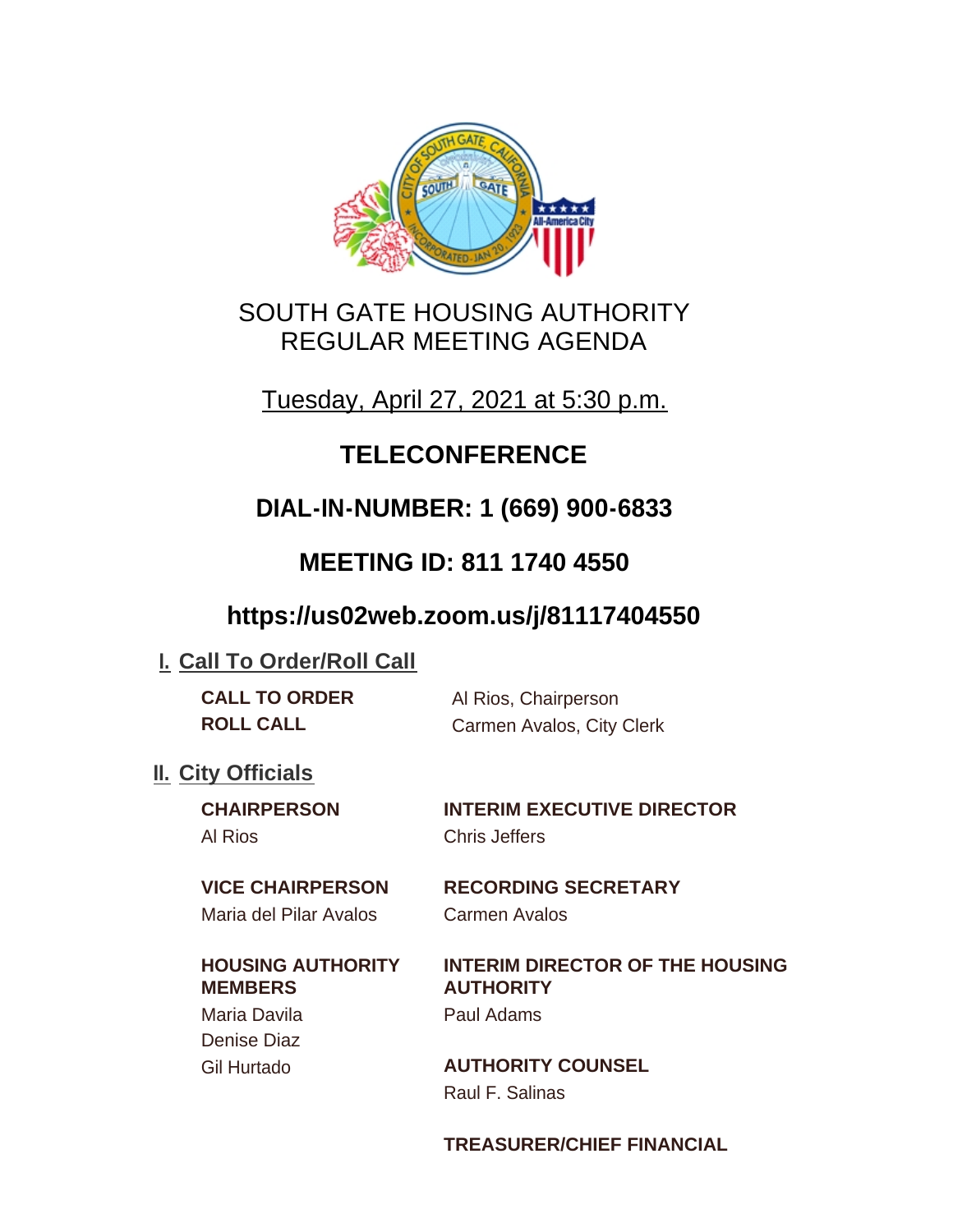#### **OFFICER**

#### Jackie Acosta

#### **COVID 19 Meeting Procedures**

Pursuant to Governor Newsom's Executive Order N-29-20, dated March 17, 2020, members of the South Gate City Housing Authority, staff, and the public will participate in the April 27, 2021 meeting via a teleconference. To avoid exposure to COVID-19 this meeting will be held with City Council Members participating via teleconference by calling Dial-in-Number: 1 (669) 900-6833 and Meeting ID: 811 1740 4550 and https://us02web.zoom.us/j/81117404550

#### **Procedure for Participation:**

Any person wanting to participate may request to "speak" on an agenda item. Once acknowledged and authorized by the Chairperson the person may speak. Alternatively, any person may submit comments on an item electronically by emailing cavalos@sogate.org. Submissions by email must be received **45 minutes** prior to the posted start time of the meeting if emailing subject/public comment. All emails will be made part of the record, copies to City Council and filed.

Subject line should read: **COMMENTS FOR ITEM \_\_\_\_\_, MEETING OF APRIL 27, 2021**.

Please note, you will enter the meeting muted, but if you want to comment on an Agenda Item or during the public comment portion of the Agenda, raise your hand or press \*9 at the appropriate time indicated by the Mayor. When you are selected to speak, you will hear that you are unmuted, this is the time to make your public comments. Your patience with these changes is appreciated as the City adjusts to new ways of conducting business during the COVID-19 pandemic. Thank you.

Accessibility: Reasonable accommodations for individuals with disabilities will be handled on a case-by-case basis and in accordance with the Americans with Disabilities Act and Governor Newsom's Executive Order N-29-20. Please call the Office of the City Clerk at 323.563.9510.

### **Meeting Compensation Disclosure III.**

Pursuant to Government Code Section 54952.3: Disclosure of compensation for meeting attendance by Housing Authority Commissioners is \$75 per meeting.

#### **IV. Public Hearings**

#### **1. Annual Public Housing Agency Plan And Five-Year Public Housing Agency Plan**

The South Gate Housing Authority will conduct a Public Hearing to consider: (CD)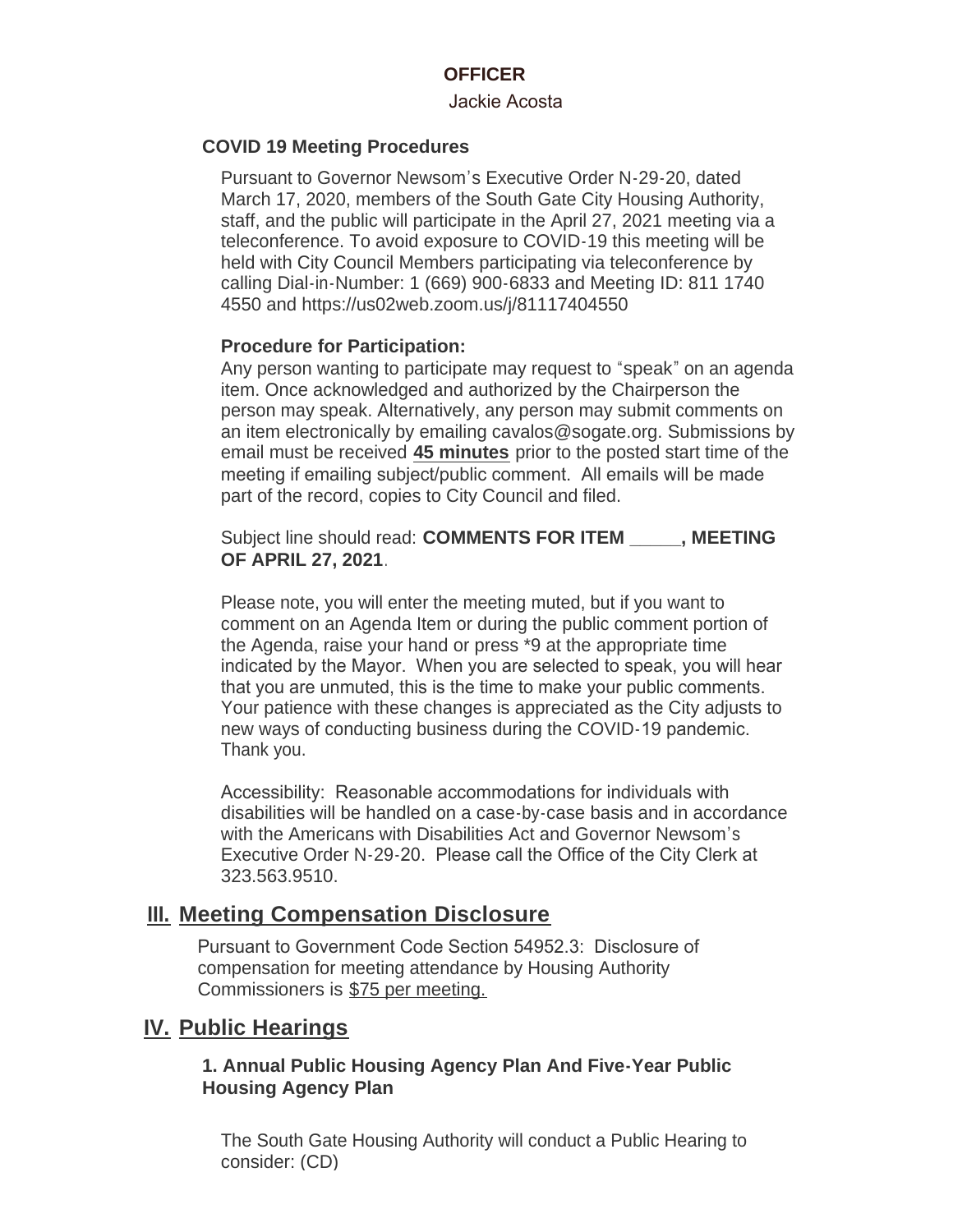a. Approving the Annual Public Housing Agency (PHA) Plan for Fiscal Year 2021/22 pertaining to the City's Section 8 Program pertaining to the City's Housing Authority's overall mission;

b. Authorizing the Chairperson to execute the Certification by State or Local Official of PHA Plans, the Civil Rights Certification, and the PHA Certification of Compliance with the PHA Plan and Related Regulations, in a form acceptable to the City Attorney; and

c. Authorizing the Interim Executive Director, or his designee, to submit the PHA Plans to the U.S. Department of Housing and Urban Development.

Documents:

 $\ddotsc$ 

#### ITEM 1 REPORT 042721 HA.PDF

## **Comments From The Audience V.**

## **Comments From The Authority Members VI.**

### **Adjournment VII.**

I, Carmen Avalos, Secretary, certify that a true and correct copy of the foregoing Meeting Agenda was posted on April 21, 2021, at 4:30 p.m., as required by law.

Carmen Avalos, CMC City Clerk

Materials related to an item on this Agenda submitted to the Housing Authority after distribution of the agenda packet are available for public inspection in the City Clerk's Office

> 8650 California Avenue, South Gate, California 90280 (323) 563-9510 \* fax (323) 563-5411 \* [www.cityofsouthgate.org](http://www.cityofsouthgate.org/)

In compliance with the American with Disabilities Act, if you need special assistance to participate in the Housing Authority Meetings, please contact the Office of the City Clerk.

Notification 48 hours prior to the Housing Authority Meeting will enable the City to make reasonable arrangements to assure accessibility.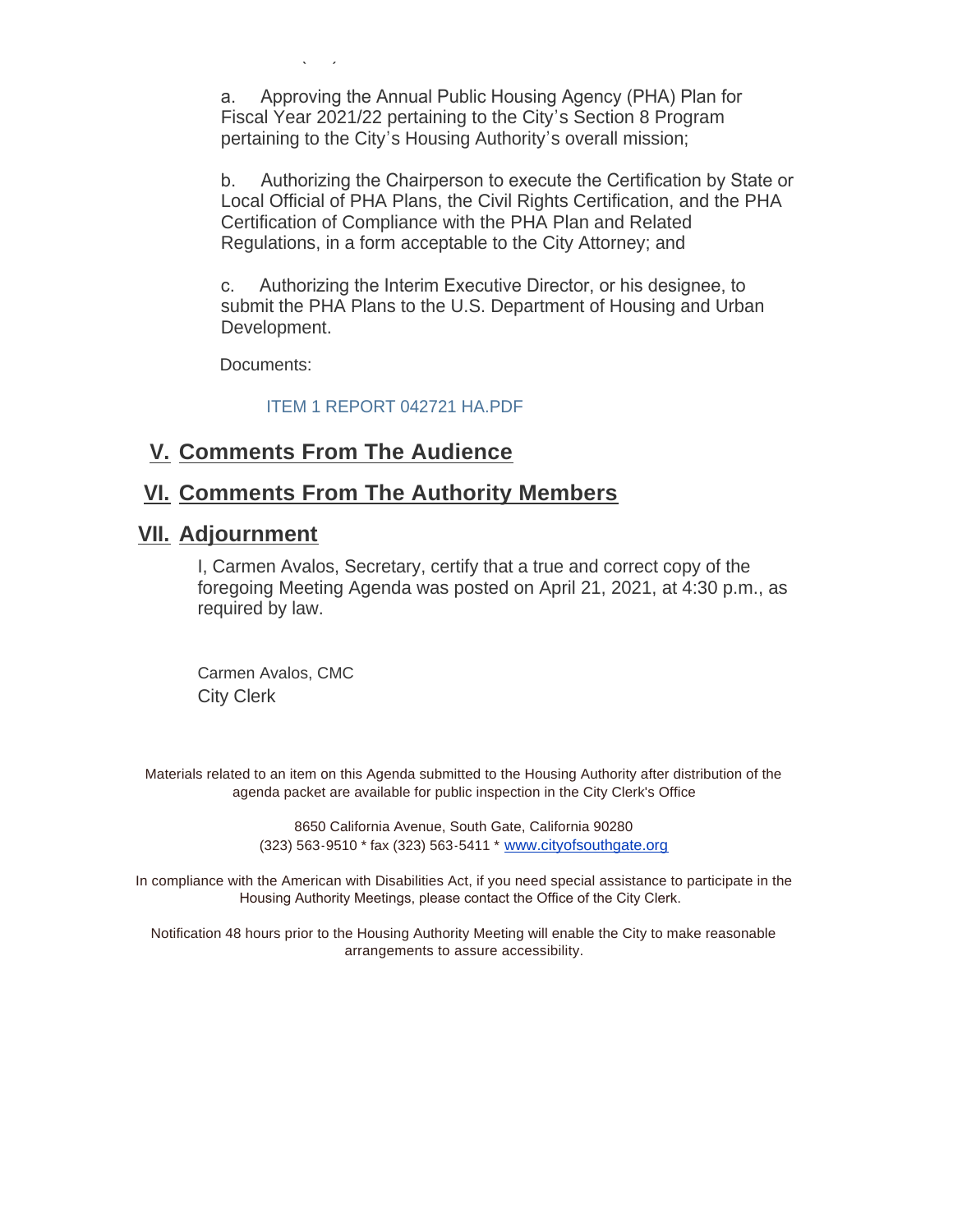| <b>City of South Gate</b><br>RECEIVED                                                             | Item No. 1 |
|---------------------------------------------------------------------------------------------------|------------|
| <b>SOUTH GATE HOUSING AUTHORITY</b><br>APR 2 1 2021                                               |            |
| CITY OF SOUTH GATE AND CITY OF SOUTH GATE                                                         |            |
| For the Regular Meeting of April 27, 2021<br><b>Originating Department: Community Development</b> |            |
| <b>Interim Executive Director:</b><br><b>Interim Director:</b><br>Wams                            |            |
|                                                                                                   |            |

SUBJECT: SOUTH GATE HOUSING AUTHORITY ANNUAL PUBLIC HOUSING AGENCY PLAN AND FIVE-YEAR PUBLIC HOUSING AGENCY PLAN

PURPOSE: The Department of Housing and Urban Development (HUD) requires the South Gate Housing Authority to prepare and submit an Annual Public Housing Agency Plan as part of the Five-Year Public Housing Agency Plan that identifies the City's goals that will be accomplished during the program year.

RECOMMENDED ACTIONS: Following the conclusion of the Public Hearing, the South Gate Housing Authority will:

- a. Approve the Annual Public Housing Agency (PHA) Plan for Fiscal Year 2021/22 pertaining to the City's Section 8 Program pertaining to the City's Housing Authority's overall mission;
- b. Authorize the Chairperson to execute the Certification by State or Local Official of PHA Plans, the Civil Rights Certification, and the PHA Certification of Compliance with the PHA Plan and Related Regulations, in a form acceptable to the City Attorney; and
- c. Authorize the Interim Executive Director, or his designee, to submit the PHA Plans to the U.S. Department of Housing and Urban Development.

FISCAL IMPACT: There is no fiscal impact to the General Fund.

NOTICING REQUIREMENTS: Advertising and notification of the Public Hearing was conducted in compliance with the Municipal Code Section 11.50.020 (Public Hearing Notification) and was published in the Los Angeles Wave newspaper on April 12, 2021. A copy of the draft PHA Plans were available on the Community Development Department webpage in the City's website for public review.

ANALYSIS: As a condition of continued funding for the Section 8 Program, HUD requires the Housing Authority to prepare and submit an Annual Public Housing Authority (PHA) Plan. The Annual PHA Plan provides details about the Housing Authority's operations, program participants and services. Approval of the Five-Year PHA Plan and Annual PHA Plan are requirements from HUD.

It is recommended that the Housing Authority approve the Annual PHA Plan for Fiscal Year 2021/22, authorize the Chairperson to execute the appropriate documents, and authorize the City Manager, or his designee, to submit the PHA Plan to HUD. Each qualified PHA must conduct a public hearing regarding any changes to the goals, objectives, and policies and invite public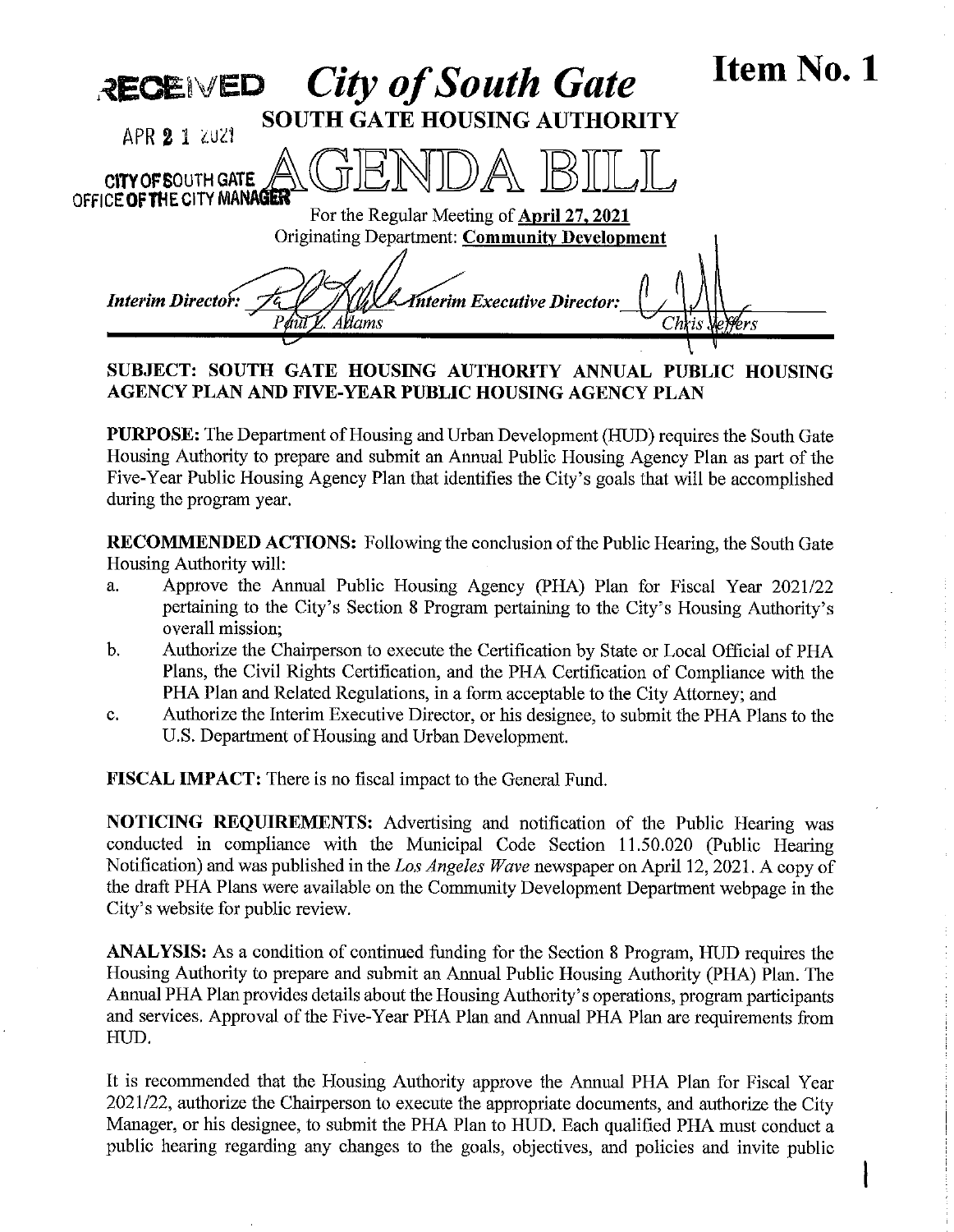comment regarding such changes. The qualified PHA must also consult with and consider the recommendations of the resident advisory boards for the agency at the public hearing.

Resident Advisory Board Review and Comments:

The Resident Advisory Board met on April 1, 2021, via Zoom teleconference to review the plan prior to submission to the Housing Authority Board. No residents were in attendance and no comments were received from the Section 8 residents. They were all notified by email and letters were sent by mail.

In addition to submitting the PHA Plan to HUD, the Housing Authority is also required to submit the following items:

- Resident Advisory Board comments.
- \* HUD Form 50077-ST-HCV-HP Certification of Compliance with the PHA Plans and Related Regulations HUD Form 50077-SL-Certification by State or Local Official of PHA Plans Consistency with the Consolidated Plan HUD Form 50077-CR-Civil Rights Certification.

The Housing Authority is also required to keep a copy of the executed HUD Form entitled "Certification by State or Local Official of PHA Plans Consistency with the Consolidated Plan" on file to be readily available.

BACKGROUND: In 1998, HUD published Section 511 of the Quality Housing and Work Responsibility Act of 1998 (QHWRA), creating significant changes and new requirements for administration of the Section 8 Program. One requirement of QHWRA mandates that Housing Authorities prepare an Agency Five-Year and Annual Plan (generally referred to as "The Agency Plan"). It was HUD's intent that the Annual Plan would provide detailed information about the status of the Section 8 Program.

In 2015, HUD issued Public and Indian Housing (PIH) notice 2015-18 and instituted a revised, streamlined Agency Plan process to reduce burdens on Housing Authorities. Additionally, for Housing Authorities rated as "High Performers," no changes to the Annual portion of the PHA Plan are required for the four years following the initial adoption of the 5-Year portion of the PHA Plan.

In 2020, the South Gate Housing Authority once again received "High Performer" status recognition from HUD. High performing agencies are exempt from submitting a full update of their annual agency plan. "High Performer" status is achieved by obtaining a score of 90% or more on HUD's annual Section 8 Management Assessment Program (SEMAP) certification. The SEMAP certification consists of fourteen (14) individual indicators. HUD assigns a rating on each of the fourteen (14) indicators and an overall performance rating. South Gate has earned the "High Performer" rating for the past ten years.

Included in the PHA are the Housing Authority's goals and objectives for the 2021-2022 period. Housing Division staff will continue striving to maintain its "High Performer" rating by utilizing all available Housing Assistance Payments (HAP), by adhering to all regulations and established policies, and by managing the program in an efficient and responsible manner.

| <b>ATTACHMENTS:</b> A. HUD Form 50075-HP Streamlined Annual PHA Plan |  |  |  |  |  |  |  |  |
|----------------------------------------------------------------------|--|--|--|--|--|--|--|--|
|----------------------------------------------------------------------|--|--|--|--|--|--|--|--|

- B. HUD Form 50077-ST-HCV-HP Certifications of Compliance with the PHA Plans and Related Regulations
- C. HUD Form 50077-SL-Certification by State or Local Official of PHA Plans Consistency with the Consolidated Plan 2

 $\frac{1}{2}$ 

 $\begin{array}{c} \vdots \\ \vdots \\ \vdots \\ \vdots \end{array}$ 

 $\cdot$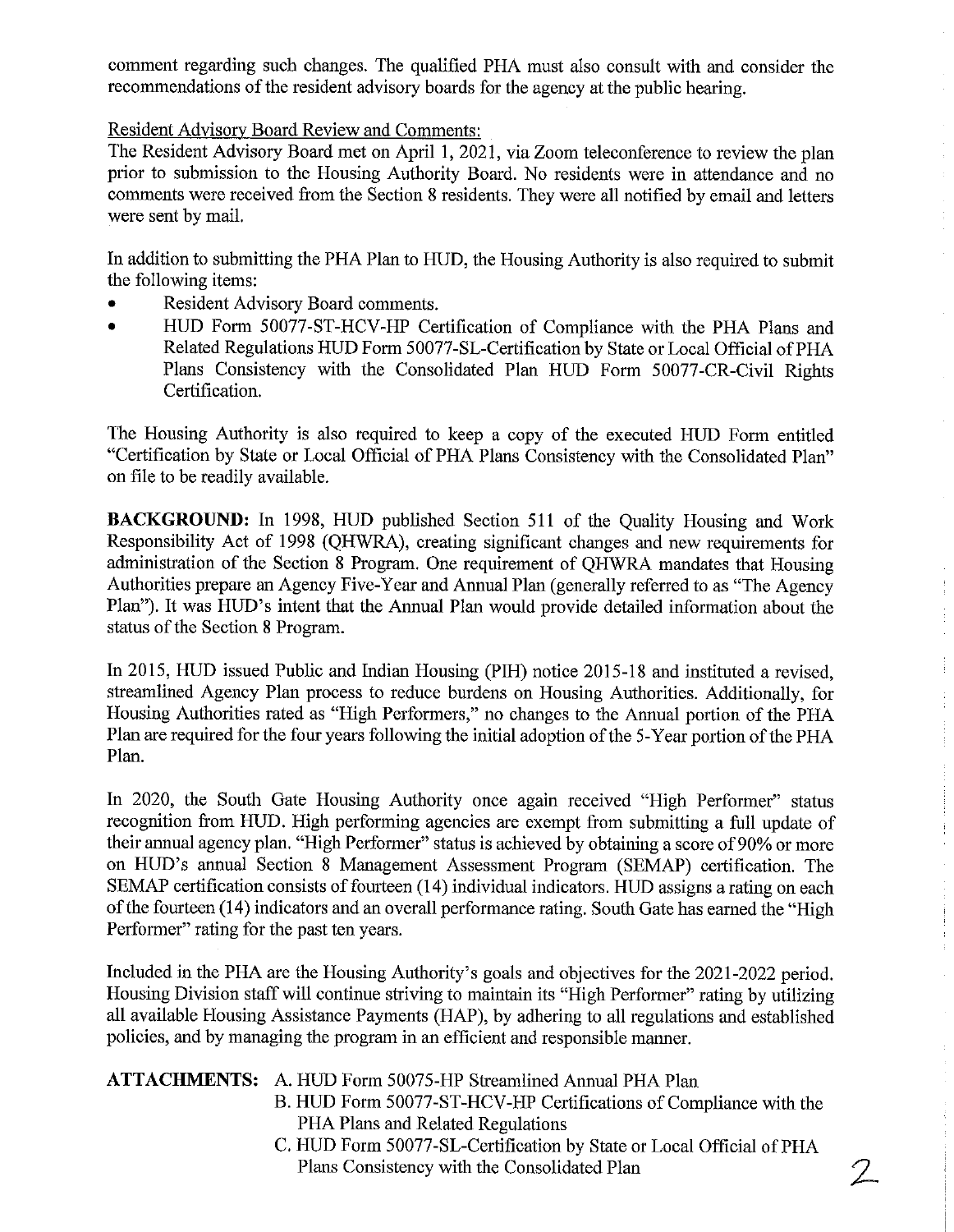#### D. HUD Form 50077-CR-Civil Rights Certification

ج.<br>ب

E. Public Hearing Notice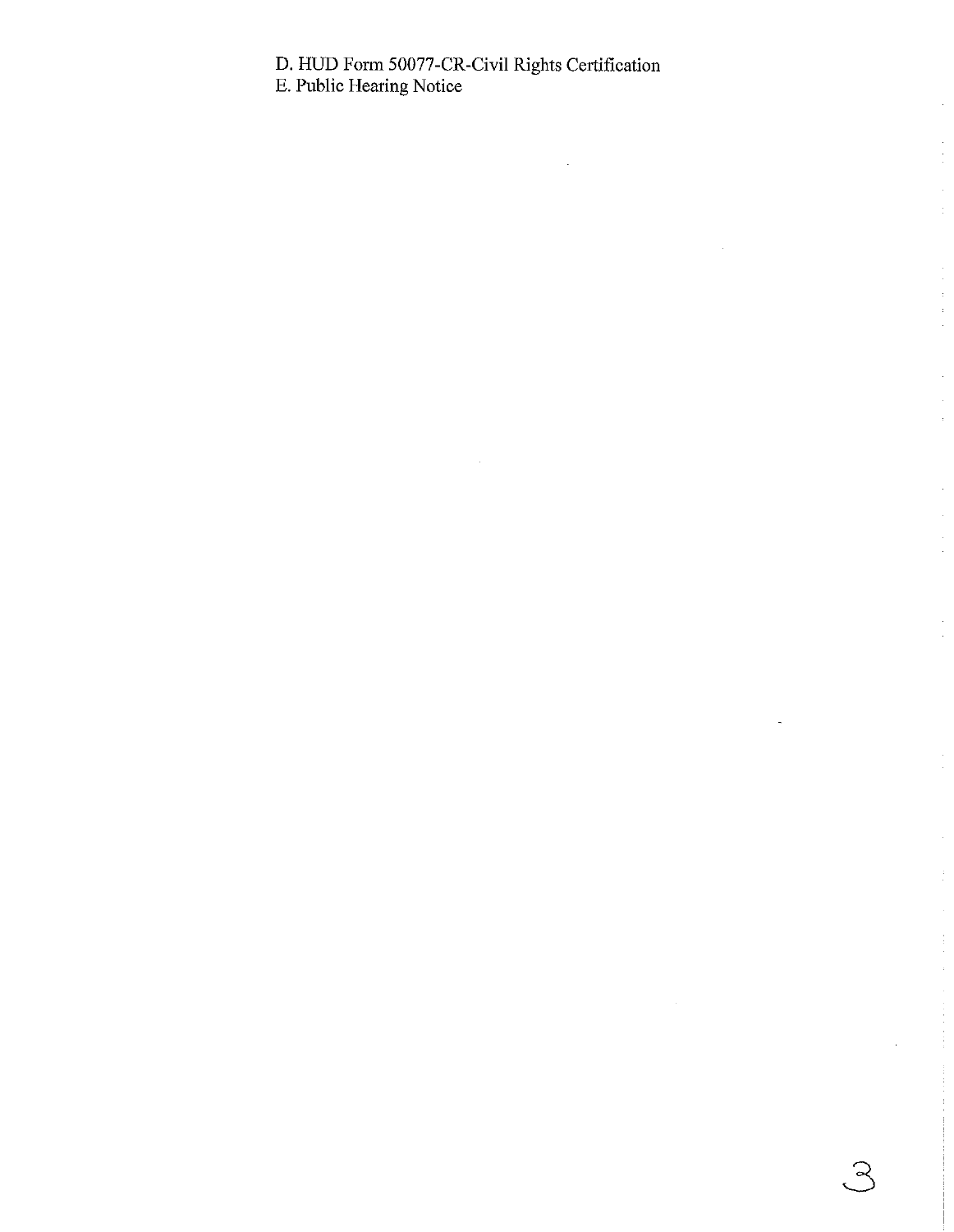Purpose. The 5-Year and Annual PHA Plans provide a ready source for interested parties to locate basic PHA policies, rules, and requirements concerning the PHA's operations, programs, and services, and informs HUD, families served by the PHA, and members of the public of the PHA's mission, goals and objectives for serving the needs of low-income, very low-income, and extremely low-income families

Applicability. Form HUD-50075-HCV is to be completed annually by HCV-Only PHAs. PHAs that meet the definition of a Standard PHA. Troubled PHA, High Performer PHA, Small PHA, or Qualified PHA do not need to submit this form, Where applicable, separate Annual PHA Plan forms are available for each of these types of PHAs.

#### Definitions.

- (1) High-Performer PHA A PHA that owns or manages more than 550 combined public housing units and housing choice vouchers, and was designated as a high performer on both of the most recent Public Housing Assessment System (PHAS) and Section Eight Management Assessment Program (SEMAP) assessments if administering both programs, or PHAS if only administering public housing.
- (2) Small PHA A PHA that is not designated as PHAS or SEMAP troubled, or at risk of being designated as troubled, that owns or manages less than 250 public housing units and any number of vouchers where the total combined units exceeds 550.
- (3) Housing Choice Voucher (HCV) Only PHA A PHA that administers more than 550 HCVs, was not designated as troubled in its most recent SEMAP assessment, and does not own or manage public housing.
- (4) Standard PHA A PHA that owns or manages 250 or more public housing units and any number of vouchers where the total combined units exceeds 550, and that was designated as a standard performer in the most recent PHAS and SEMAP assessments.
- (5) Troubled PHA A PHA that achieves an overall PHAS or SEMAP score of less than 60 percent.
- (6) *Qualified PHA* A PHA with 550 or fewer public housing dwelling units and/or housing choice vouchers combined, and is not PHAS or SEMAP troubled.

#### × **PHA Information**

 $A, I$ **PHA Name:** South Gate Housing Authority PHA Plan for Fiscal Year Beginning: (MM/YYYY): 07/2021

|  | <b>PHA Code:</b> | CA119 |  |
|--|------------------|-------|--|
|  |                  |       |  |

PHA Inventory (Based on Annual Contributions Contract (ACC) units at time of FY beginning, above) **Number of Housing Choice Vouchers (HCVs)** 654 **PHA Plan Submission Type:**  $\boxtimes$  Annual Submission Revised Annual Submission

Availability of Information. In addition to the items listed in this form, PHAs must have the elements listed below readily available to the public. A PHA must identify the specific location(s) where the proposed PHA Plan, PHA Plan Elements, and all information relevant to the public hearing and proposed PHA Plan are available for inspection by the public. Additionally, the PHA must provide information on how the public may reasonably obtain additional information of the PHA policies contained in the standard Annual Plan, but excluded from their streamlined submissions. At a minimum, PHAs must post PHA Plans, including updates, at the main office or central office of the PHA. PHAs are strongly encouraged to post complete PHA Plans on their official website.

Copies of the, Annual PHA Plan, 5-Year Plan are available to the public at -8650 California Avenue, South Gate, CA 90280

□ PHA Consortia: (Check box if submitting a joint Plan and complete table below)

| <b>Participating PHAs</b> | <b>PHA Code</b> | Program(s) in the Consortia | Program(s) not in the<br>Consortia | No. of Units in Each Program |
|---------------------------|-----------------|-----------------------------|------------------------------------|------------------------------|
| Lead HA:                  |                 |                             |                                    | $\cdot$                      |
|                           |                 |                             |                                    |                              |
|                           |                 |                             |                                    |                              |
|                           |                 |                             |                                    |                              |
|                           |                 |                             |                                    |                              |
|                           |                 |                             |                                    |                              |
|                           |                 |                             |                                    |                              |
|                           |                 |                             |                                    |                              |
|                           |                 |                             |                                    |                              |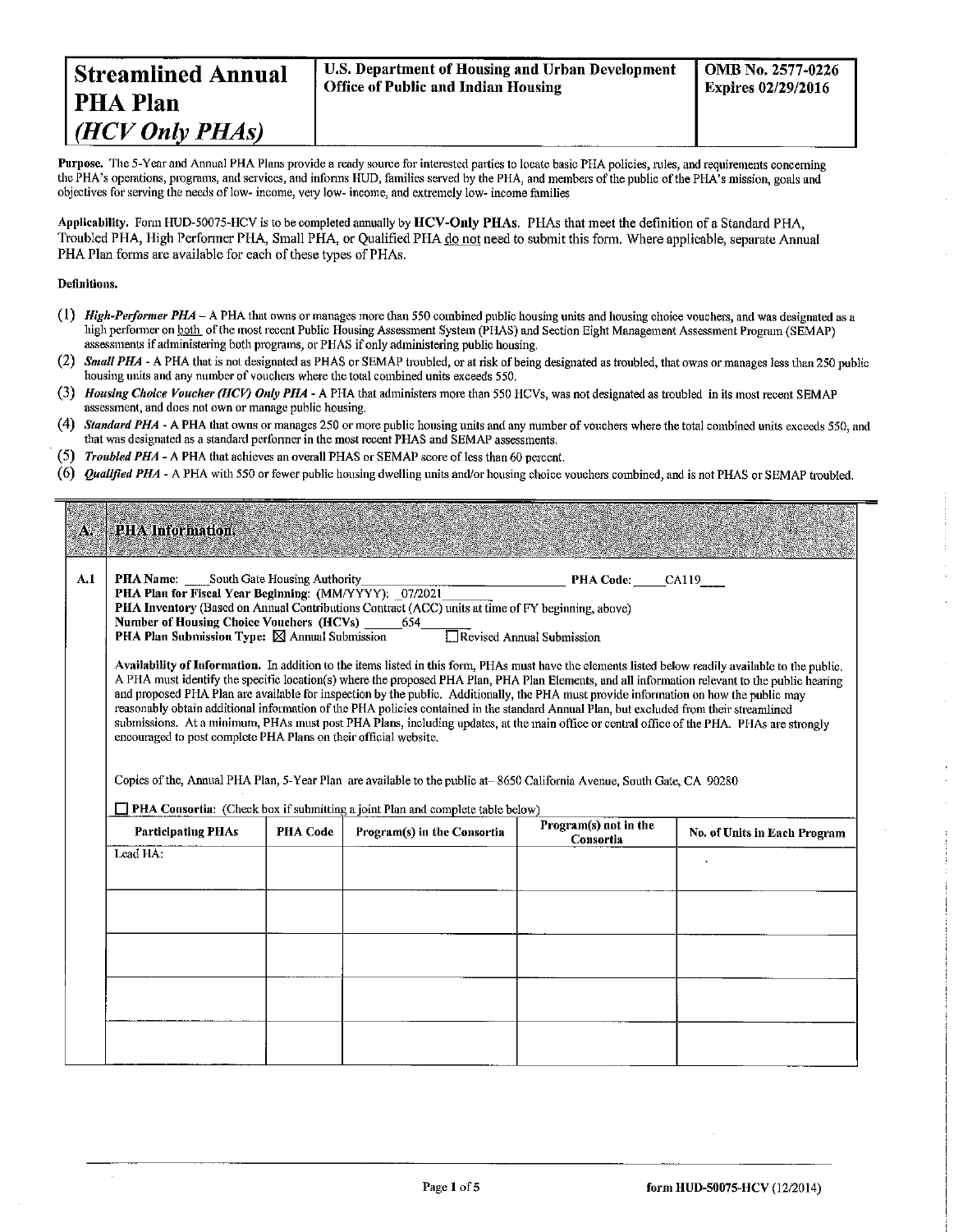| B,         | <b>Annual Plan.</b>                                                                                                                                                                                                                                                                                                                                                                                                                                                                                                                                                                                                                 |
|------------|-------------------------------------------------------------------------------------------------------------------------------------------------------------------------------------------------------------------------------------------------------------------------------------------------------------------------------------------------------------------------------------------------------------------------------------------------------------------------------------------------------------------------------------------------------------------------------------------------------------------------------------|
| B.1        | <b>Revision of PHA Plan Elements.</b>                                                                                                                                                                                                                                                                                                                                                                                                                                                                                                                                                                                               |
|            | (a) Have the following PHA Plan elements been revised by the PHA since its last Annual Plan submission?                                                                                                                                                                                                                                                                                                                                                                                                                                                                                                                             |
|            | Y<br>N<br>⊠<br>$\Box$<br>Housing Needs and Strategy for Addressing Housing Needs.<br>П<br>⊠⊠<br>Deconcentration and Other Policies that Govern Eligibility, Selection, and Admissions.<br>$\Box$<br>Financial Resources.<br>⊠<br>Rent Determination.<br>$\boxtimes$ Operation and Management.<br>П<br>$\boxtimes$ Informal Review and Hearing Procedures.<br>$\Box$<br>$\boxtimes$ Homeownership Programs.<br>□<br>⊠ Self Sufficiency Programs and Treatment of Income Changes Resulting from Welfare Program Requirements.<br>$\boxtimes$ Substantial Deviation.<br>$\Box$<br>$\boxtimes$ Significant Amendment/Modification.<br>П |
|            | (b) If the PHA answered yes for any element, describe the revisions for each element(s):                                                                                                                                                                                                                                                                                                                                                                                                                                                                                                                                            |
| B.2        | <b>New Activities</b>                                                                                                                                                                                                                                                                                                                                                                                                                                                                                                                                                                                                               |
|            | (a) Does the PHA intend to undertake any new activities related to the following in the PHA's current Fiscal Year?                                                                                                                                                                                                                                                                                                                                                                                                                                                                                                                  |
|            | Y<br>N<br>⊠ Project Based Vouchers.<br>$\mathbf{l}$                                                                                                                                                                                                                                                                                                                                                                                                                                                                                                                                                                                 |
|            | (b) If this activity is planned for the current Fiscal Year, describe the activities. Provide the projected number of project-based units and general<br>locations, and describe how project-basing would be consistent with the PHA Plan.                                                                                                                                                                                                                                                                                                                                                                                          |
| <b>B</b> 3 | Most Recent Fiscal Year Audit.                                                                                                                                                                                                                                                                                                                                                                                                                                                                                                                                                                                                      |
|            | (a) Were there any findings in the most recent FY Audit?                                                                                                                                                                                                                                                                                                                                                                                                                                                                                                                                                                            |
|            | Y N N/A<br>⊠ □                                                                                                                                                                                                                                                                                                                                                                                                                                                                                                                                                                                                                      |
|            | (b) If yes, please describe:                                                                                                                                                                                                                                                                                                                                                                                                                                                                                                                                                                                                        |
| B,4        | <b>Civil Rights Certification</b>                                                                                                                                                                                                                                                                                                                                                                                                                                                                                                                                                                                                   |
|            | Form HUD-50077, PHA Certifications of Compliance with the PHA Plans and Related Regulations, must be submitted by the PHA as an electronic<br>attachment to the PHA Plan.                                                                                                                                                                                                                                                                                                                                                                                                                                                           |
| <b>B.5</b> | Certification by State or Local Officials.                                                                                                                                                                                                                                                                                                                                                                                                                                                                                                                                                                                          |
|            | Form HUD 50077-SL, Certification by State or Local Officials of PHA Plans Consistency with the Consolidated Plan, must be submitted by the<br>PHA as an electronic attachment to the PHA Plan.                                                                                                                                                                                                                                                                                                                                                                                                                                      |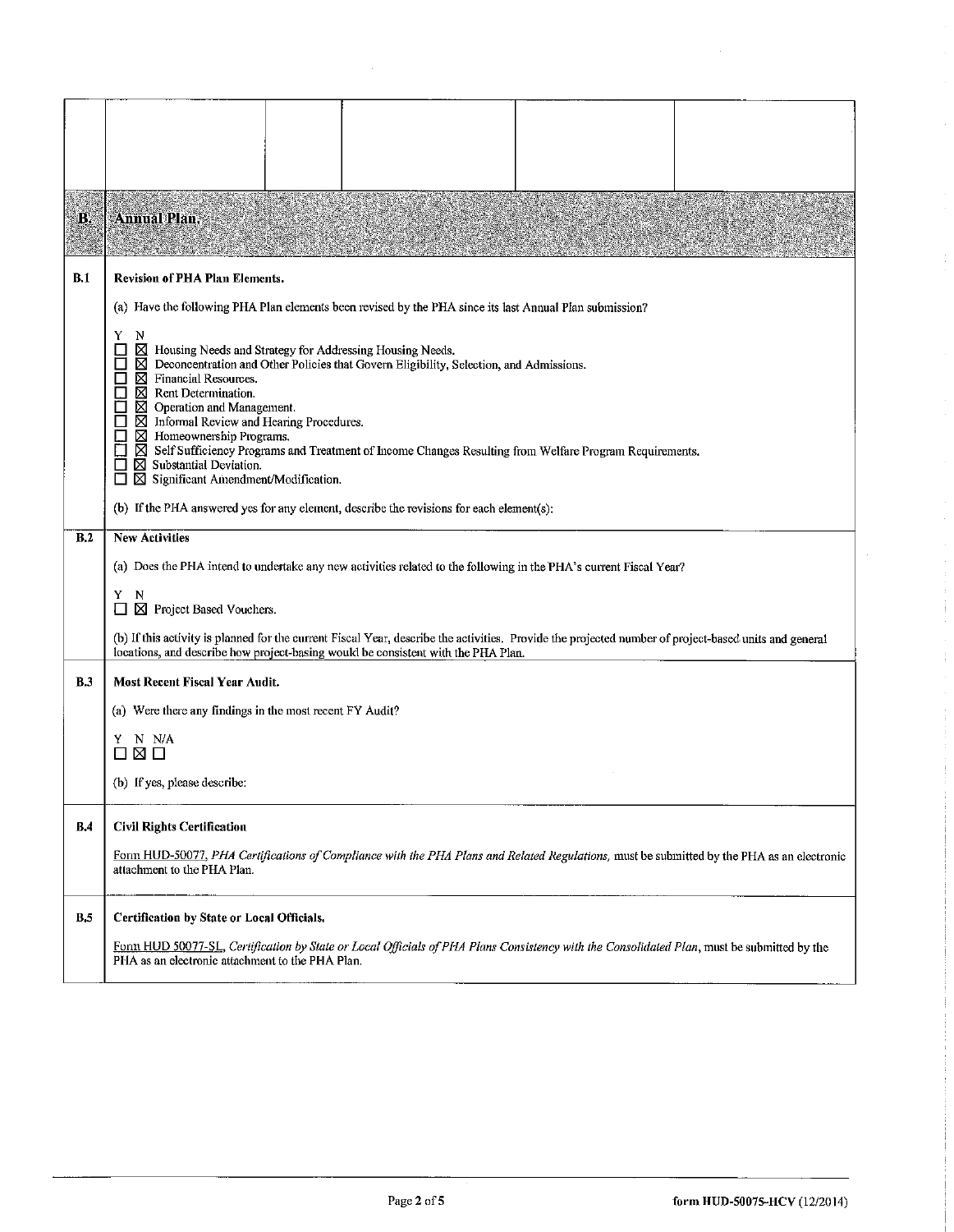| <b>B.6</b> | Progress Report.                                                                                                                                                                                                                                                                                                                                                                                                                                                                                                                                                                                                                                                                                                                                                                                                                                                                                                                                                                                                                                                                                                                                                                                                                                                                                                                                                                                                                                                                                                                                                                                                                                                                                                                                                                                                                                                                                                                                                                                                                                                                                                                                                                                                                                                                                                                                                                                                                                                                                |
|------------|-------------------------------------------------------------------------------------------------------------------------------------------------------------------------------------------------------------------------------------------------------------------------------------------------------------------------------------------------------------------------------------------------------------------------------------------------------------------------------------------------------------------------------------------------------------------------------------------------------------------------------------------------------------------------------------------------------------------------------------------------------------------------------------------------------------------------------------------------------------------------------------------------------------------------------------------------------------------------------------------------------------------------------------------------------------------------------------------------------------------------------------------------------------------------------------------------------------------------------------------------------------------------------------------------------------------------------------------------------------------------------------------------------------------------------------------------------------------------------------------------------------------------------------------------------------------------------------------------------------------------------------------------------------------------------------------------------------------------------------------------------------------------------------------------------------------------------------------------------------------------------------------------------------------------------------------------------------------------------------------------------------------------------------------------------------------------------------------------------------------------------------------------------------------------------------------------------------------------------------------------------------------------------------------------------------------------------------------------------------------------------------------------------------------------------------------------------------------------------------------------|
|            | Provide a description of the PHA's progress in meeting its Mission and Goals described in its 5-Year PHA Plan,                                                                                                                                                                                                                                                                                                                                                                                                                                                                                                                                                                                                                                                                                                                                                                                                                                                                                                                                                                                                                                                                                                                                                                                                                                                                                                                                                                                                                                                                                                                                                                                                                                                                                                                                                                                                                                                                                                                                                                                                                                                                                                                                                                                                                                                                                                                                                                                  |
|            | The SGHA continues to achieve its mission and stated goals by expanding the supply of quality affordable housing, promoting economic opportunities<br>and consistently seeking to ensure equal opportunity for affordable housing in our community. SGHA identified and implemented strategies to address<br>needs as follows:                                                                                                                                                                                                                                                                                                                                                                                                                                                                                                                                                                                                                                                                                                                                                                                                                                                                                                                                                                                                                                                                                                                                                                                                                                                                                                                                                                                                                                                                                                                                                                                                                                                                                                                                                                                                                                                                                                                                                                                                                                                                                                                                                                  |
|            | The Wait list was opened in 2016 and had over 9,000 applicants we placed 2,500 people on the Waiting List<br>Continuously call applicants from the Waiting List to reach and maintain a 98% lease up rate.<br>$\bullet$<br>√ Although the Agency lease-up rate is not at the proposed goal, the Agency has utilized 94%-99% of the monthly Authorized Budget<br>Authority and approximately 1,279 applicants from the waiting list were called for intake.<br>Promote equal opportunity housing by recommending landlords to educational workshops offered by the Fair Housing Foundation<br>The Agency hosted workshops presented by the Fair Housing Council of Long Beach twice per year. Staff refers residents daily to the<br>Fair Housing Foundation hotline.<br>Continue to apply protection under VAWA to applicants and participants that are denied or terminated assistance and are, or have been, a<br>victim of domestic violence, dating violence, sexual assault, or stalking, which may have caused the denial or termination.<br>The Agency continues to apply protection under VAWA to applicants and participants that are denied or terminated assistance.<br>Maximize housing choices for participants by increasing unit comparable to the Agency's rent reasonableness database.<br>٠<br>The Agency contracted with GoSection 8. The GoSection 8 provides access to their internet-based databank of open market rental units<br>in the jurisdiction that are used as comparable for rent reasonableness. The agency provided Courtesy Property Listings and GoSection8<br>referrals to assist in locating affordable units in a variety of areas.<br>SGHA has partnerships with other City departments and nonprofit agencies contracted to support City of South Gate centers to increase<br>٠<br>services and resources available to HCV voucher holders to move towards personal development, education, and employability.<br>The City of South Gate serves as a member of the region's Continuum of Care to collaborate with Los Angeles County homeless<br>community.<br>SGHA efforts and accomplishments to address COVID include:<br>SGHA implemented HUD COVID waivers.<br>Revised SGHA's way of delivering services through staff telework, lobby only open for paperwork drop off/pick up, installing an exterior<br>٠<br>drop box for customer convenience and enhanced safety, installed a copier in lobby, and implemented phone/video appointments, and |
|            | virtual Briefings.                                                                                                                                                                                                                                                                                                                                                                                                                                                                                                                                                                                                                                                                                                                                                                                                                                                                                                                                                                                                                                                                                                                                                                                                                                                                                                                                                                                                                                                                                                                                                                                                                                                                                                                                                                                                                                                                                                                                                                                                                                                                                                                                                                                                                                                                                                                                                                                                                                                                              |
| B.7        | <b>Resident Advisory Board (RAB) Comments.</b>                                                                                                                                                                                                                                                                                                                                                                                                                                                                                                                                                                                                                                                                                                                                                                                                                                                                                                                                                                                                                                                                                                                                                                                                                                                                                                                                                                                                                                                                                                                                                                                                                                                                                                                                                                                                                                                                                                                                                                                                                                                                                                                                                                                                                                                                                                                                                                                                                                                  |
|            | (a) Did the RAB(s) provide comments to the PHA Plan?                                                                                                                                                                                                                                                                                                                                                                                                                                                                                                                                                                                                                                                                                                                                                                                                                                                                                                                                                                                                                                                                                                                                                                                                                                                                                                                                                                                                                                                                                                                                                                                                                                                                                                                                                                                                                                                                                                                                                                                                                                                                                                                                                                                                                                                                                                                                                                                                                                            |
|            | Y<br>$\overline{\Pi}^N$<br>X                                                                                                                                                                                                                                                                                                                                                                                                                                                                                                                                                                                                                                                                                                                                                                                                                                                                                                                                                                                                                                                                                                                                                                                                                                                                                                                                                                                                                                                                                                                                                                                                                                                                                                                                                                                                                                                                                                                                                                                                                                                                                                                                                                                                                                                                                                                                                                                                                                                                    |
|            | If yes, comments must be submitted by the PHA as an attachment to the PHA Plan. PHAs must also include a narrative describing their<br>(a)<br>analysis of the RAB recommendations and the decisions made on these recommendations.                                                                                                                                                                                                                                                                                                                                                                                                                                                                                                                                                                                                                                                                                                                                                                                                                                                                                                                                                                                                                                                                                                                                                                                                                                                                                                                                                                                                                                                                                                                                                                                                                                                                                                                                                                                                                                                                                                                                                                                                                                                                                                                                                                                                                                                              |
|            | The Resident Advisory Board convened on April 1, 2021. The Resident Advisory Board<br>concurred with policy changes. See Attachment.                                                                                                                                                                                                                                                                                                                                                                                                                                                                                                                                                                                                                                                                                                                                                                                                                                                                                                                                                                                                                                                                                                                                                                                                                                                                                                                                                                                                                                                                                                                                                                                                                                                                                                                                                                                                                                                                                                                                                                                                                                                                                                                                                                                                                                                                                                                                                            |

## Instructions for Preparation of Form HUD-50075-HCV Annual PHA Plan for HCV Only PHAs

A. PHA Information. All PHAs must complete this section. (24 CFR §903.23(4)(c))

A.I Include the full PHA Name, PHA Code, PHA Type, PHA Fiscal Year Beginning (MM/YYYY), Number of Housing Choice Voucliers (HCVs), PHA Plan Submission Type, and the Availability of Information, specific location(s) of all information relevant to the public hearing and proposed PHA Plan.

PHA Consortia: Check box if submitting a Joint PHA Plan and complete the table. (24 CFR §943.128(a))

- **B.** Annual Plan. All PHAs must complete this section.  $(24 \text{ CFR } §903.11(c)(3))$ 
	- B.1 Revision of PHA Plan Elements. PHAs must:

Identify specifically which plan elements listed below that have been revised by the PHA. To specify which elements have been revised, mark the "yes" box. If an element has not been revised, mark "no."

Ĵ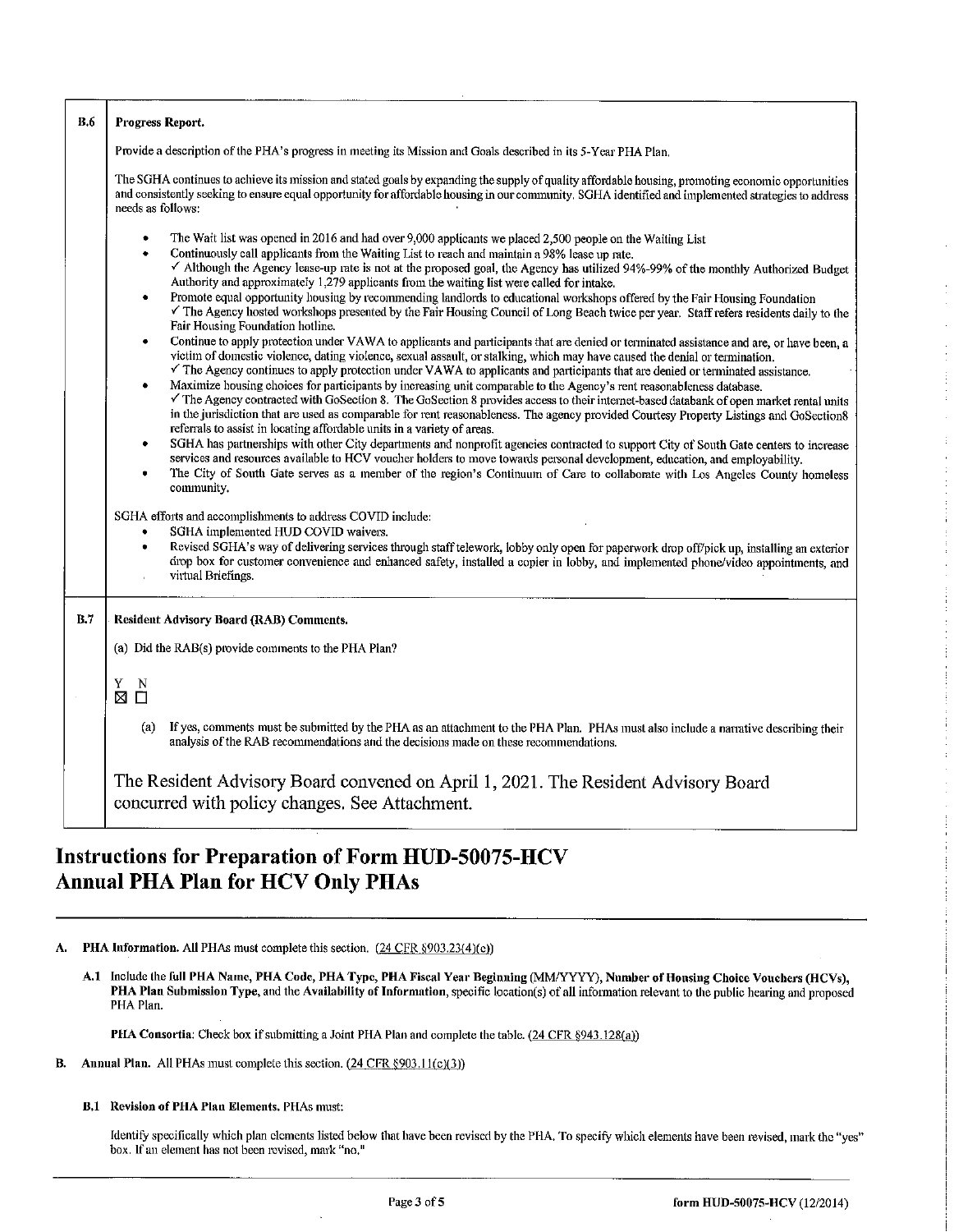$\Box$  Housing Needs and Strategy for Addressing Housing Needs. Provide a statement addressing the housing needs of low-income, very low-income families who reside in the PHA's jurisdiction and other families who are on the Section 8 tenant-based waiting list. The statement must identify the housing needs of (i) families with incomes below 30 percent of area median income (extremely low-income), (ii) elderly families and families with disabilities, and (iii) households of various races and ethnic groups residing in the jurisdiction or on the waiting list based on information provided by the applicable Consolidated Plan, information provided by HUD, and other generally available data. The identification of housing needs must address issues of affordability, supply, quality, accessibility, size of units, and location.  $(24 \text{ CFR } \text{$903.7(a)(1)}$  and  $24 \text{ CFR } \text{$903.7(a)(2)(i))}$ . Provide a description of the PHA's strategy for addressing the housing needs of families in the jurisdiction and on the waiting list in the upcoming year. 24 CFR §903.7(a)(2)(ii)

□ Deconcentration and Other Policies that Govern Eligibility, Selection, and Admissions. A statement of the PHA's policies that govern resident or tenant eligibility, selection and adinission including adinission preferences for HCV. (24 CFR §903. 7(b ))

□ Financial Resources. A statement of financial resources, including a listing by general categories, of the PHA's anticipated resources, such as PHA HCV funding and other anticipated Federal resources available to the PHA, as well as tenant rents and other income available to support tenant-based assistance. The statement also should include the non-Federal sources of funds supporting each Federal program, and state the planned use for the resources. (24 CFR §903.7(c))

 $\Box$  Rent Determination. A statement of the policies of the PHA governing rental contributions of families receiving tenant-based assistance, discretionary minimum tenant rents, and payment standard policies. (24 CFR §903.7(d))

 $\Box$  Operation and Management. A statement that includes a description of PHA management organization, and a listing of the programs administered by the PHA.  $(24 \text{ CFR } $903.7(e)(3)(4))$ .

 $\Box$  Informal Review and Hearing Procedures. A description of the informal hearing and review procedures that the PHA makes available to its applicants. (24 CFR §903.7(f))

 $\Box$  Homeownership Programs. A statement describing any homeownership programs (including project number and unit count) administered by the agency under section 8y of the 1937 Act, or for which the PHA has applied or will apply for approval.  $(24 \text{ CFR } \text{S}903.7(k))$ 

0 Self Sufficiency Programs and Treatment of Income Clianges Resulting from Welfare Program Requirements. A desciiption of any PHA programs relating to services and amenities coordinated, promoted, or provided by the PHA for assisted families, including those resulting from the PHA's partnership with other entities, for the enhancement of the economic and social self-sufficiency of assisted families, including programs provided or offered as a result of the PHA's partnerships with other entities, and activities under section 3 of the Housing and Community Development Act of 1968 and under requirements for the Family Self-Sufficiency Program and others. Include the program's size (including required and actual size of the FSS program) and means of allocating assistance to households.  $(24 \text{ CFR} \text{)},\frac{903.7(1)(i)}{2}$  Describe how the PHA will comply with the requirements of section  $12$ (c) and (d) of the 1937 Act that relate to treatment of income changes resulting from welfare program requirements.  $(24 \text{ CFR} \text{ s}903.7(1)(iii))$ .

**[**] Substantial Deviation. PHA must provide its criteria for determining a "substantial deviation" to its 5-Year Plan. (24 CFR §903.7(r)(2)(i))

[1 Significant Amendment/Modtfication. PHA inust provide its criteiia for detennining a"Significant Ainendment or Modification" to its 5-Year and Annual Plan. Should the PHA fail to define 'significant amendment/modification', HUD will consider the following to be 'significant amendments or modifications': a) changes to rent or admissions policies or organization of the waiting list; or b) any change with regard to homeownership programs. See guidance on HUD's website at: Notice PIH 1999-51.  $(24 \text{ CFR } \frac{8903.7(r)(2)(ii)}{i})$ 

If any boxes are marked "yes", describe the revision(s) to those element(s) in the space provided.

B.2 New Activity. If the PHA intends to undertake new activity using Housing Choice Vouchers (HCVs) for new Project-Based Vouchers (PBVs) in the current Fiscal Year, mark "yes" for this element, and describe the activities to be undertaken in the space provided. If the PHA does not plan to undertake this activity, mark "no."  $(24 \text{ CFR} \text{ } $983.57(b)(1)$  and Section 8(13)(C) of the United States Housing Act of 1937.

 $\Box$  Project-Based Vouchers (PBV). Describe any plans to use HCVs for new project-based vouchers. If using PBVs, provide the projected number of project-based units and general locations, and describe how project-basing would be consistent with the PHA Plan.

- B.3 Most Recent Fiscal Year Audit. If the results of the most recent fiscal year audit for the PHA included any findings, mark "yes" and describe those findings in the space provided.  $(24 \text{ CFR } \S 903.11 \text{ (c)}(3), 24 \text{ CFR } \S 903.7 \text{ (p)})$
- B.4 Civil Rights Certification. Form HUD-50077, PHA Certifications of Compliance with the PHA Plans and Related Regulation, must be submitted by the PHA as an electronic attachment to the PHA Plan. This includes all certifications relating to Civil Rights and related regulations. A PHA will be considered in compliance with the AFFH Certification if: it can document that it examines its programs and proposed programs to identify any impediments to fair housing choice within those programs; addresses those impediments in a reasonable fashion in view of the resources available; works with the local jurisdiction to implement any of the jurisdiction's initiatives to affirmatively further fair housing; and assures that the annual plan is consistent with any applicable Consolidated Plan for its jurisdiction.  $(24 \text{ CFR} \text{ } \$903.7(0))$
- B.5 Certification by State or Local Officials. Form HUD-50077-SL, Certification by State or Local Officials of PHA Plans Consistency with the Consolidated Plan, including the manner in which the applicable plan contents are consistent with the Consolidated Plans, must be submitted by the PHA as an electronic attachment to the PHA Plan.  $(24 \text{ CFR } \frac{1}{2})$
- B.6 Progress Report. For all Annual Plans following submission of the first Annual Plan, a PHA must include a brief statement of the PHA's progress in meeting the mission and goals described in the 5-Year PHA Plan. (24 CFR §903.11(c)(3), 24 CFR §903.7(r)(1))
- B.7 Resident Advisory Board (RAB) comments. If the RAB provided comments to the annual plan, mark "yes," submit the comments as an attachment to the Plan and describe the analysis of the comments and the PHA's decision made on these recommendations. (24 CFR §903.13(c), 24 CFR §903.19)

t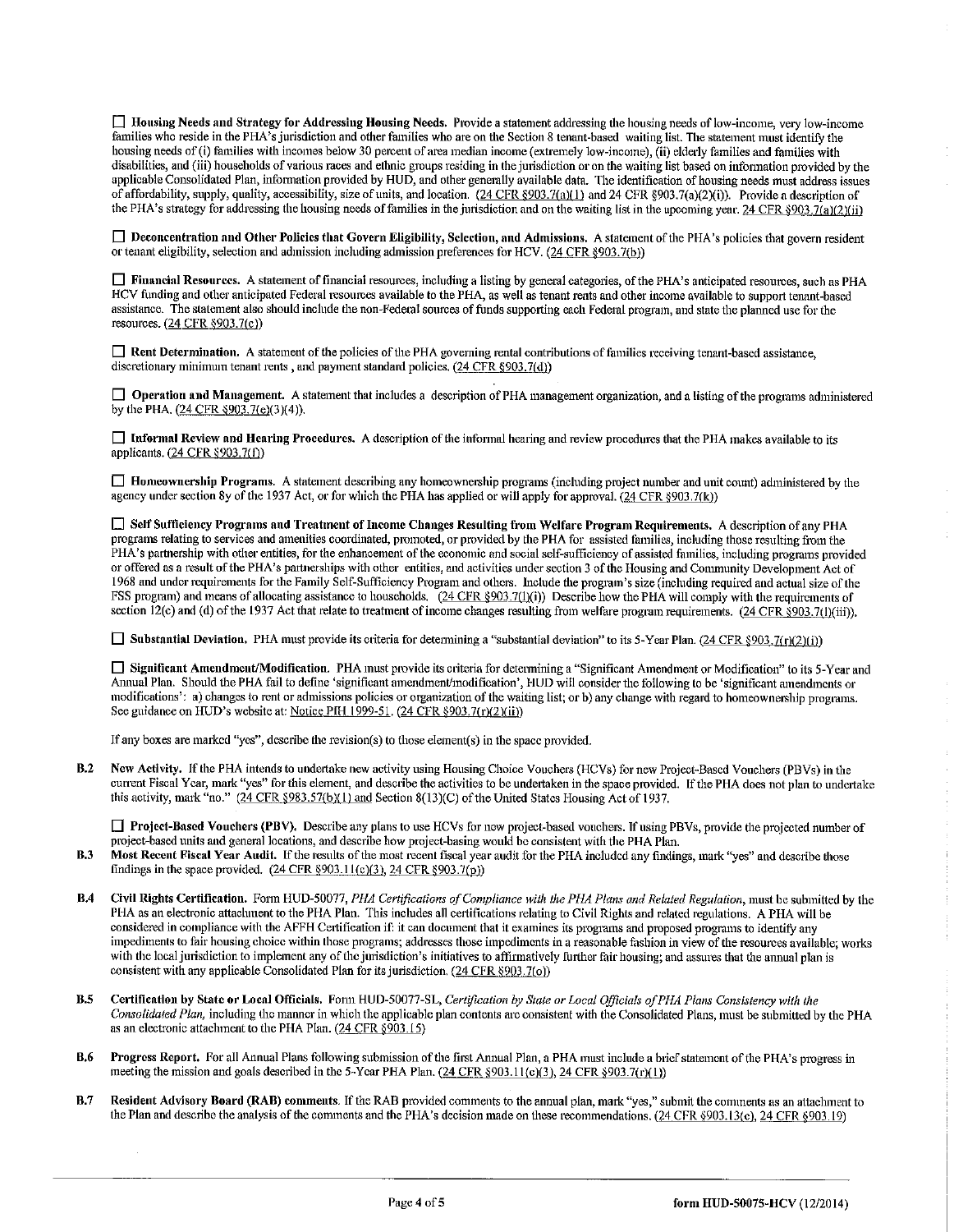This tnformation collection ts authorized by Section 511 of the Quality Housing and Work Responsibility Act, which added a new section 5A to the u.s. Housing Act of 1937, as amended, which introduced the Annual PHA Plan. The Annual PHA Plan provides a ready source for interested parties to locate basic PHA policies, rules, and requirements concerning the PHA's operations, programs, and services, and informs HUD, families served by the PHA, and members of the public for serving the needs o low- income, verylow- income, and extremely low- income families.

Public reporting burden for this information collection is estimated to average 4.5 hour per response, including the time for reviewing instructions. searching existing data sources, gathering and maintaining the data needed, and completing and reviewing the collection of information. HUD may not collect this information, and responder<br>are not required to complete this form, unless it displays

Privacy Act Notice. The United States Department of Housing and Urban Development is authorized to solicit the information requested in this form by virtue of Title 12, u.s.Code, Section 1701 et seq., and regulations promulgated thereunder at Title 12, Code of Federal Regulations. Responses to the collection orinformation are required to obtain a benefit or to retain a benefit. The information requested does not lend itself to confidentiality

 $\frac{1}{2}$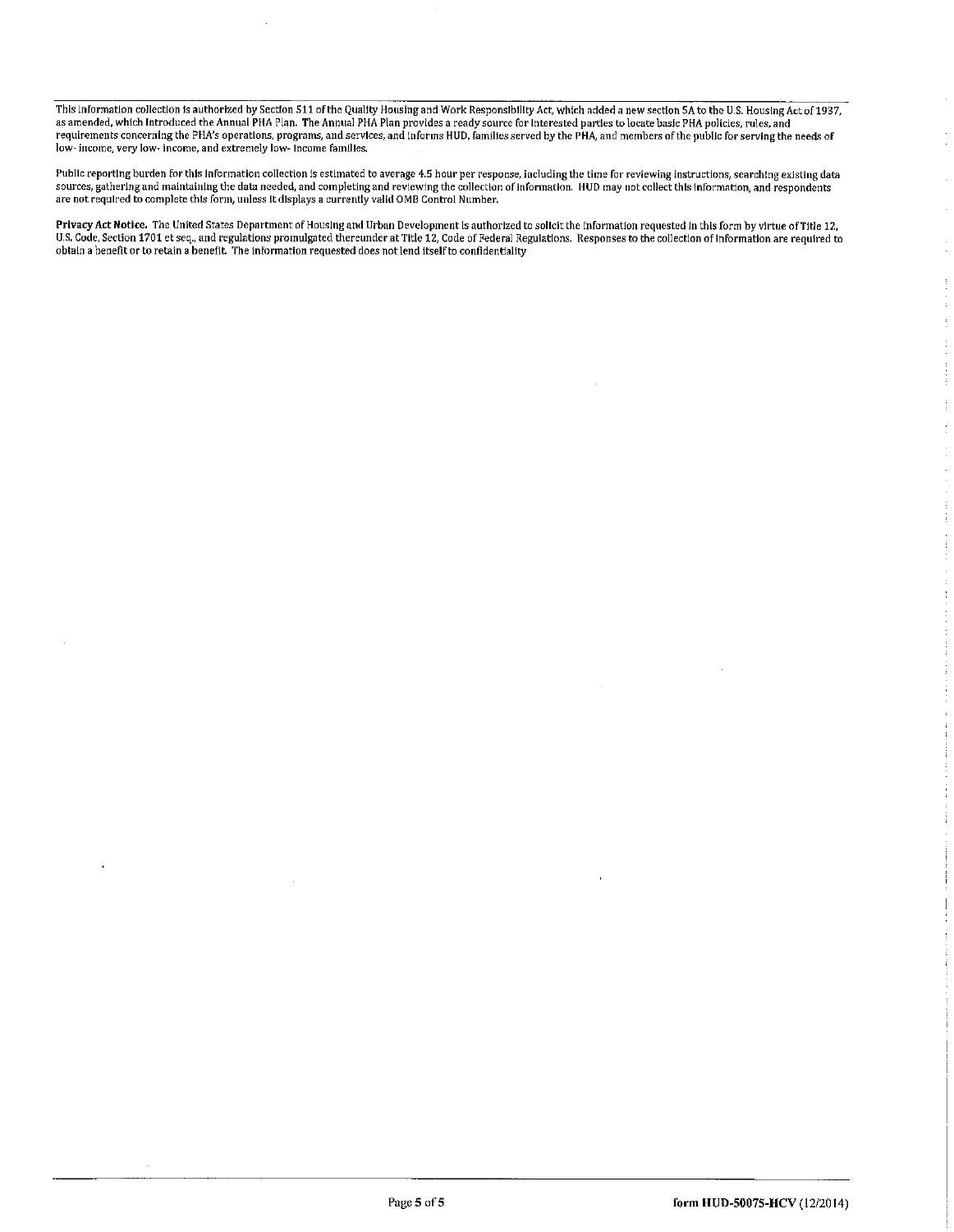#### PHA Certifications of Compliance with the PHA Plan and Related Regulations including Required Civil Rights Certifications

Acting on behalf of the Board of Commissioners of the Public Housing Agency (PHA) listed below, as its Chairman or other authorized PHA official if there is no Board of Commissioners, I approve the submission of the 5-Year and/or Annual PHA Plan for the PHA fiscal year beginning  $07/2021$ , hereinafter referred to as" the Plan", of which this document is a part and make the following certifications and agreements with the Department of Housing and Urban Development (HUD) in connection with the submission of the Plan and implementation thereof:

- 1. The Plan is consistent with the applicable comprehensive housing affordability strategy (or any plan incorporating such strategy) for the jurisdiction in which the PHA is located.
- 2. The Plan contains a certification by the appropriate State or local officials that the Plan is consistent with the applicable Consolidated Plan, which includes a certification that requires the preparation of an Analysis of Impediments to Fair Housing Choice, for the PHA's jurisdiction and a description of the manner in which the PHA Plan is consistent with the applicable Consolidated Plan.
- 3. The PHA has established a Resident Advisory Board or Boards, the membership of which represents the residents assisted by the PHA, consulted with this Resident Advisory Board or Boards in developing the Plan, including any changes or revisions to the policies and programs identified in the Plan before they were implemented, and considered the recommendations of the RAB (24 CFR 903.13). The PHA has included in the Plan submission a copy of the recommendations made by the Resident Advisory Board or Boards and a description of the manner in which the Plan addresses these recommendations.
- 4. The PHA made the proposed Plan and all information relevant to the public hearing available for public inspection at least 45 days before the hearing, published a notice that a hearing would be held and conducted a hearing to discuss the Plan and invited public comment.
- 5. The PHA certifies that it will carry out the Plan in conformity with Title VI of the Civil Rights Act of 1964, the Fair Housing Act, section 504 of the Rehabilitation Act of 1973, and title II of the Americans with Disabilities Act of 1990.
- 6. The PHA will affirmatively further fair housing by examining their programs or proposed programs, identifying any impediments to fair housing choice within those programs, addressing those impediments in a reasonable fashion in view of the resources available and work with local jurisdictions to implement any of the jurisdiction's initiatives to affirmatively further fair housing that require the PHA's involvement and by maintaining records reflecting these analyses and actions.
- 7. For PHA Plans that includes a policy for site based waiting lists:
	- The PHA regularly submits required data to HUD's 50058 PIC/IMS Module in an accurate, complete and timely manner (as specified in PIH Notice 2010-25);
	- The system of site-based waiting lists provides for full disclosure to each applicant in the selection of the development in which to reside, including basic information about available sites; and an estimate of the period of time the applicant would likely have to wait to be admitted to units of different sizes and types at each site;
	- Adoption of a site-based waiting list would not violate any court order or settlement agreement or be inconsistent with a pending complaint brought by HUD;
	- The PHA shall take reasonable measures to assure that such a waiting list is consistent with affirmatively furthering fair housing;
	- The PHA provides for review of its site-based waiting list policy to determine if it is consistent with civil rights laws and certifications, as specified in 24 CFR part 903.7(c)(1).
- 8. The PHA will comply with the prohibitions against discrimination on the basis of age pursuant to the Age Discrimination Act of 1975.
- 9. The PHA will comply with the Architectural Barriers Act of 1968 and 24 CFR Part 41, Policies and Procedures for the Enforcement of Standards and Requirements for Accessibility by the Physically Handicapped.
- 10. The PHA will comply with the requirements of section 3 of the Housing and Urban Development Act of 1968, Employment Opportunities for Low-or Very-Low Income Persons, and with its implementing regulation at 24 CFR Part 135.
- 11. The PHA will comply witli acquisition and relocation requirements of the Uniform Relocation Assistance and Real Property Acquisition Policies Act of 1970 and implementing regulations at 49 CFR Part 24 as applicable.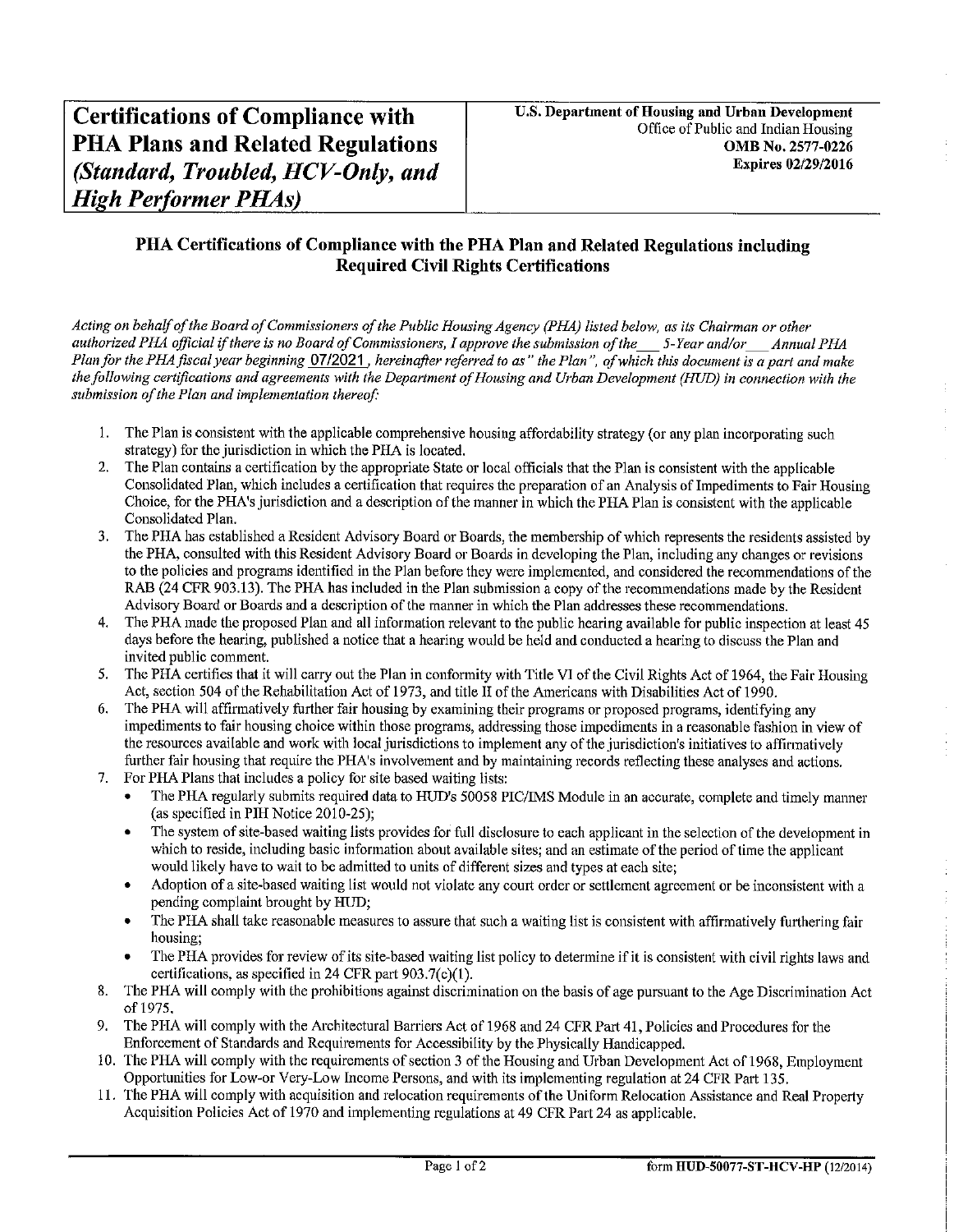- 12. The PHA will take appropriate affirmative action to award contracts to minority and women's business enterprises under 24 CFR 5.105(a).
- 13. The PHA will provide the responsible entity or HUD any documentation that the responsible entity or HUD needs to carry out its review under the National Environmental Policy Act and other related authorities in accordance with 24 CFR Part 58 or Part 50, respectively.
- 14. With respect to public housing the PHA will comply with Davis-Bacon or HUD determined wage rate requirements under Section 12 of the United States Housing Act of 1937 and the Contract Work Hours and Safety Standards Act.
- 15. The PHA will keep records in accordance with 24 CFR 85.20 and facilitate an effective audit to determine compliance with program requirements.
- 16. The PHA will comply with the Lead-Based Paint Poisoning Prevention Act, the Residential Lead-Based Paint Hazard Reduction Act of 1992, and 24 CFR Part 35.
- 17. The PHA will comply with the policies, guidelines, and requirements of OMB Circular No. A-87 (Cost Principles for State, Local and Indian Tribal Governments), 2 CFR Part 225, and 24 CFR Part 85 (Administrative Requirements for Grants and Cooperative Agreements to State, Local and Federally Recognized Indian Tribal Governments).
- 18. The PHA will undertake only activities and programs covered by the Plan in a manner consistent with its Plan and will utilize covered grant funds only for activities that are approvable under the regulations and included in its Plan.
- 19. All attachments to the Plan have been and will continue to be available at all times and all locations that the PHA Plan is available for public inspection. All required supporting documents have been made available for public inspection along with the Plan and additional requirements at the primary business office of the PHA and at all other times and locations identified by the PHA in its PHA Plan and will continue to be made available at least at the primary business office of the PHA.
- 22. The PHA certifies that it is in compliance with applicable Federal statutory and regulatory requirements, including the Declaration of Trust(s).

South Gate Housing Authority PHA Name

CA119

PHA Number/HA Code

SGHA Annual PHA Plan for Fiscal Year 20 21

SGH $\text{/}$  5-Year PHA Plan for Fiscal Years 20 20 - 20 25

I hereby certify that all the information stated herein, as well as any information provided in the accompaniment herewith, is true and accurate. Warning: HUD will prosecute false claims and statements. Conviction may result in criminal and/or civil penalties. (18 U.S.C. 1001, 1010, 1012; 31 U.S.C. 3729, 3802).

| Name of Authorized Official | Title |
|-----------------------------|-------|
| Signature                   | Date  |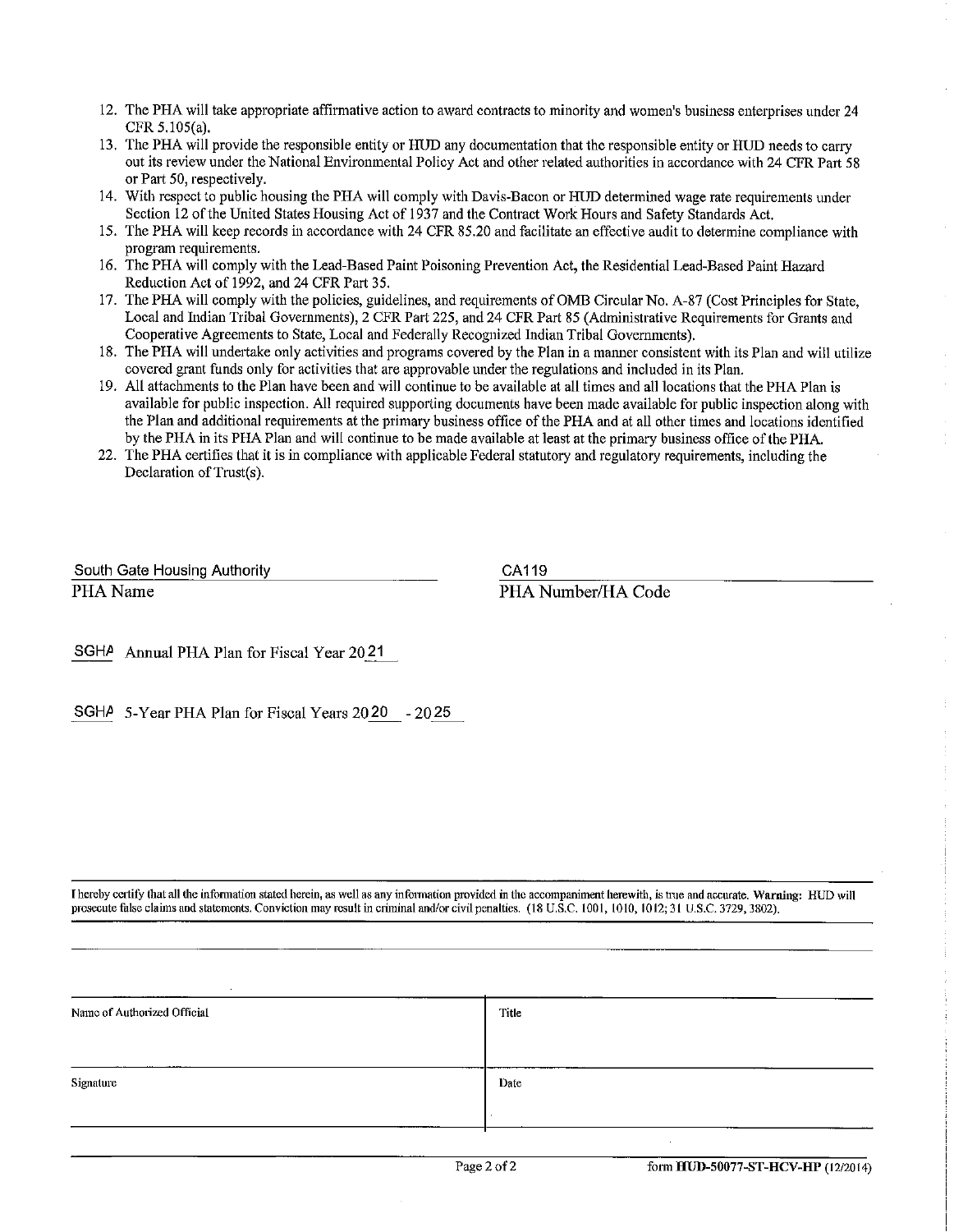## **Certification by State or Local Official of PHA Plans Consistency with the Consolidated Plan or State Consolidated Plan**

Official's Name the state of the state of the state of the state of the state of the state of the state of the state of the state of the state of the state of the state of the state of the state of the state of the state o

Official's Title

certify that the 5-Year PHA Plan and/or Annual PHA Plan of the

South Gate Housing Authority

 $I, \underline{\hspace{2cm}}$ 

PHA Name

is consistent with the Consolidated Plan or State Consolidated Plan and the Analysis of

Impediments (AI) to Fair Housing Choice of the

pursuant to 24 CFR Part 91.

**Local Jurisdiction Name** 

Provide a description of how the PHA Plan is consistent with the Consolidated Plan or State Consolidated Plan and the AI.

The PHA plan is consistent with the Consolidated Plan where it addresses the need to provide decent, safe. sanitary, and affordable rental units. A disproportionately greater need exists when the members of a racial orrethnic group at a given income level experience housing problems at a greater rate (10 percentage " points or more) than the income level. For example, assume that 60% of all low-income households within a jurisdiction have a housing problem and 70% of low-income Hispanic households have a housing problem.

I hereby certify that all the information stated herein, as well as any information provided in the accompaniment herewith, is true and accurate. Warning: IIUD will prosecute false claims and statements. Conviction may res

| Signature<br>Date | Name of Authorized Official | Title |
|-------------------|-----------------------------|-------|
|                   |                             |       |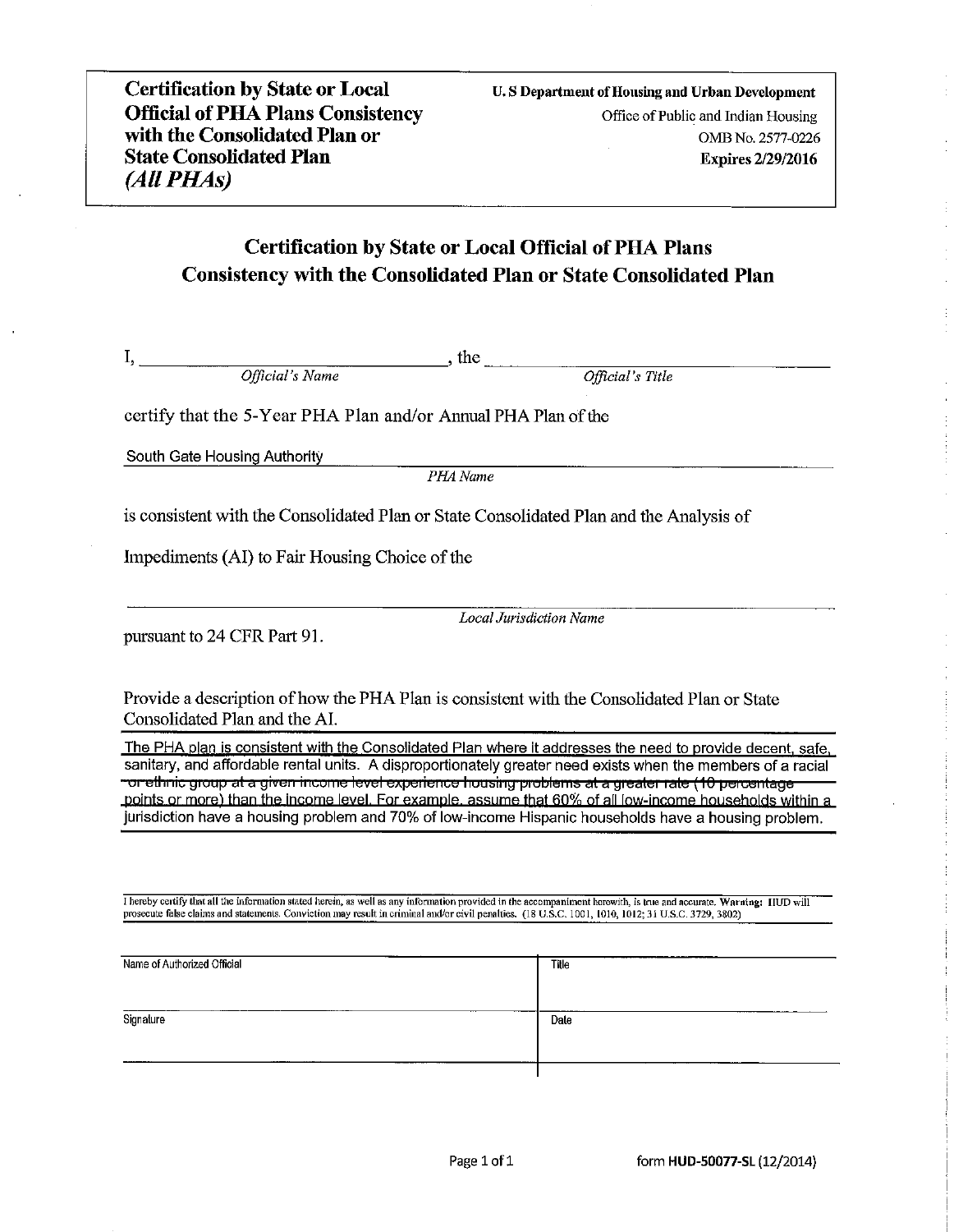## Civil Rights Certification

#### Annual Certification and Board Resolution

Acting on behalf of the Board of Commissioners of the Public Housing Agency (PHA) listed below, as its Chairman or other authorized PHA official, I approve the submission of the 5-Year PHA Plan for the PHA of which this document is a part, and make the following certification and agreements with the Department of Housing and Urban Development (HUD) in connection with the submission of the public housing program of the agency and implementation thereof:

The PHA certifies that it will carry out the public housing program of the agency in conformity with title VI of the Civil Rights Act of 1964, the Fair Housing Act, section 504 of the Rehabilitation Act of 1973, and title II of the Americans with Disabilities Act of 1990, and will affirmatively further fair housing by examining their programs or proposed programs, identifying any impediments to fair housing choice within those program, addressing those impediments in a reasonable fashion in view of the resources available and working with local jurisdictions to implement any of the jurisdiction's initiatives to affirmatively further fair housing that require the PHA's involvement and by maintaining records reflecting these analyses and actions.

| South Gate Housing Authority |  |
|------------------------------|--|
| PHA Name                     |  |

CA119 PHA Number/HA Code

I hereby certify that all the information stated herein, as well as any information provided in the accompaniment herewith, is true and accurate. Warning: HUD will prosecute false claims and statements. Conviction may result in criminal and/or civil penalties. (18 U.S.C. 1001, 1010, 1012; 31 U.S.C. 3729, 3802)

| Name of Authorized Official | Title        |
|-----------------------------|--------------|
| Chris Jeffers               | City Manager |
| Signature                   | Date         |